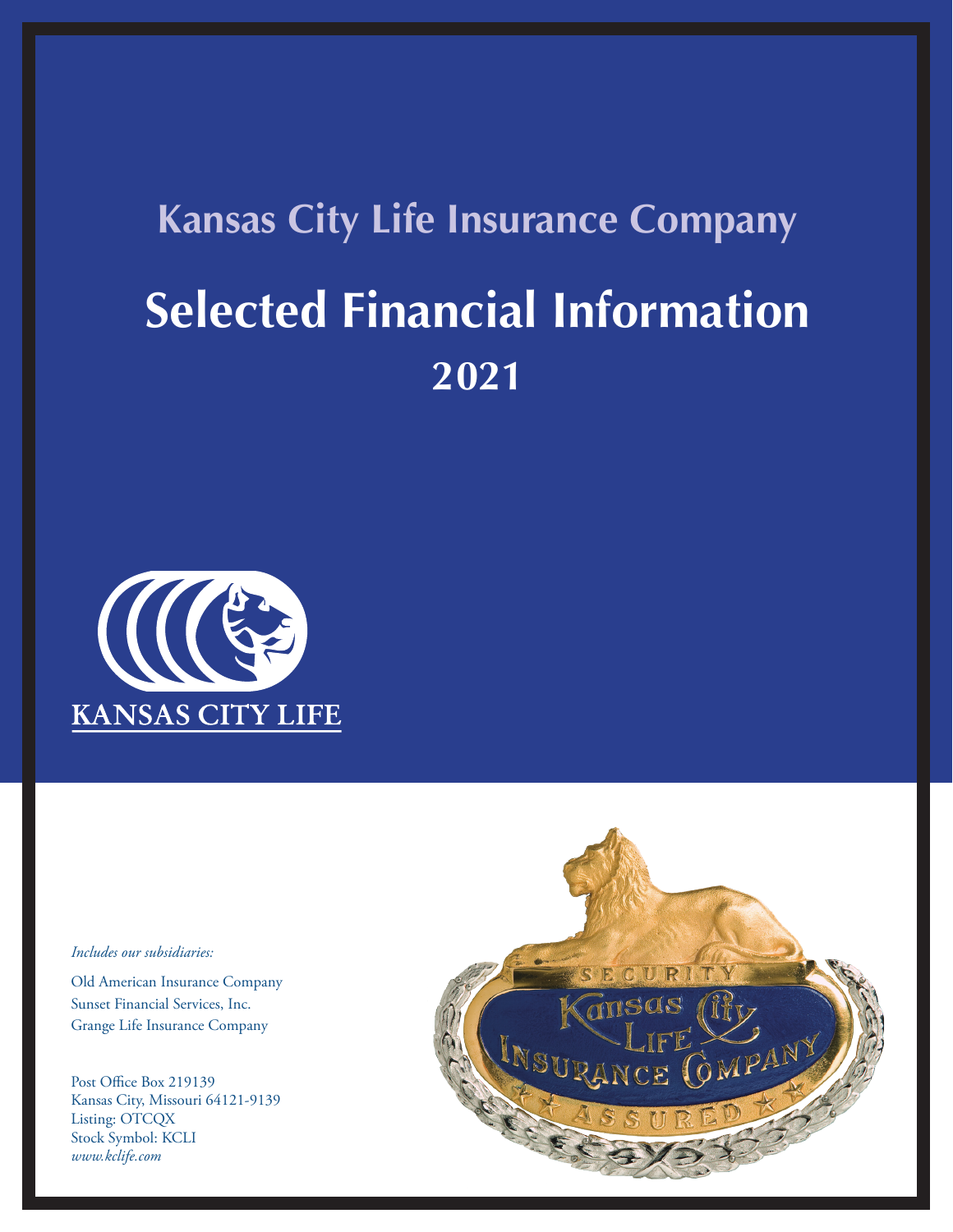## **Kansas City Life Insurance Company Consolidated Balance Sheets**

(amounts in thousands, except share data)

|                                                             | December 31                |                            |
|-------------------------------------------------------------|----------------------------|----------------------------|
|                                                             | 2021                       | 2020                       |
| <b>ASSETS</b>                                               |                            |                            |
| Investments:                                                |                            |                            |
| Fixed maturity securities available for sale, at fair value | \$<br>3,088,197            | 3,118,980<br>S             |
| Equity securities, at fair value                            | 3,676                      | 6,647                      |
| Mortgage loans                                              | 596,037                    | 601,607                    |
| Real estate                                                 | 142,278                    | 165,403                    |
| Policy loans                                                | 82,060                     | 84,447                     |
| Short-term investments                                      | 74,501                     | 119,116                    |
| Other investments                                           | 12,840                     | 10,838                     |
| Total investments                                           | 3,999,589                  | 4,107,038                  |
| Cash                                                        | 5,419                      | 7,203                      |
| Accrued investment income                                   | 30,298                     | 31,413                     |
| Deferred acquisition costs                                  | 292,027                    | 276,425                    |
| Reinsurance recoverables                                    | 399,951                    | 391,439                    |
| Other assets                                                | 201,170                    | 186,453                    |
| Separate account assets                                     | 504,976                    | 463,041                    |
| Total assets                                                | \$<br>5,433,430            | 5,463,012<br>\$            |
| <b>LIABILITIES</b>                                          |                            |                            |
| Future policy benefits                                      | \$<br>1,397,111            | \$<br>1,383,674            |
| Policyholder account balances                               | 2,247,392                  | 2,231,640                  |
| Policy and contract claims                                  | 69,787                     | 71,344                     |
| Other policyholder funds                                    | 185,713                    | 175,131                    |
| Other liabilities                                           | 198,017                    | 229,443                    |
| Separate account liabilities                                | 504,976                    | 463,041                    |
| <b>Total liabilities</b>                                    | 4,602,996                  | 4,554,273                  |
| <b>STOCKHOLDERS' EQUITY</b>                                 |                            |                            |
| Common stock, par value \$1.25 per share                    |                            |                            |
| Authorized 36,000,000 shares, issued 18,496,680 shares      | 23,121                     | 23,121                     |
| Additional paid in capital                                  | 41,025                     | 41,025                     |
| Retained earnings                                           | 933,338                    | 933,092                    |
| Accumulated other comprehensive income                      | 74,251                     | 152,802                    |
| Treasury stock, at cost (2021 and 2020 - 8,813,266 shares)  | (241, 301)                 | (241, 301)                 |
| Total stockholders' equity                                  |                            |                            |
|                                                             |                            |                            |
| Total liabilities and stockholders' equity                  | 830,434<br>\$<br>5,433,430 | 908,739<br>5,463,012<br>\$ |